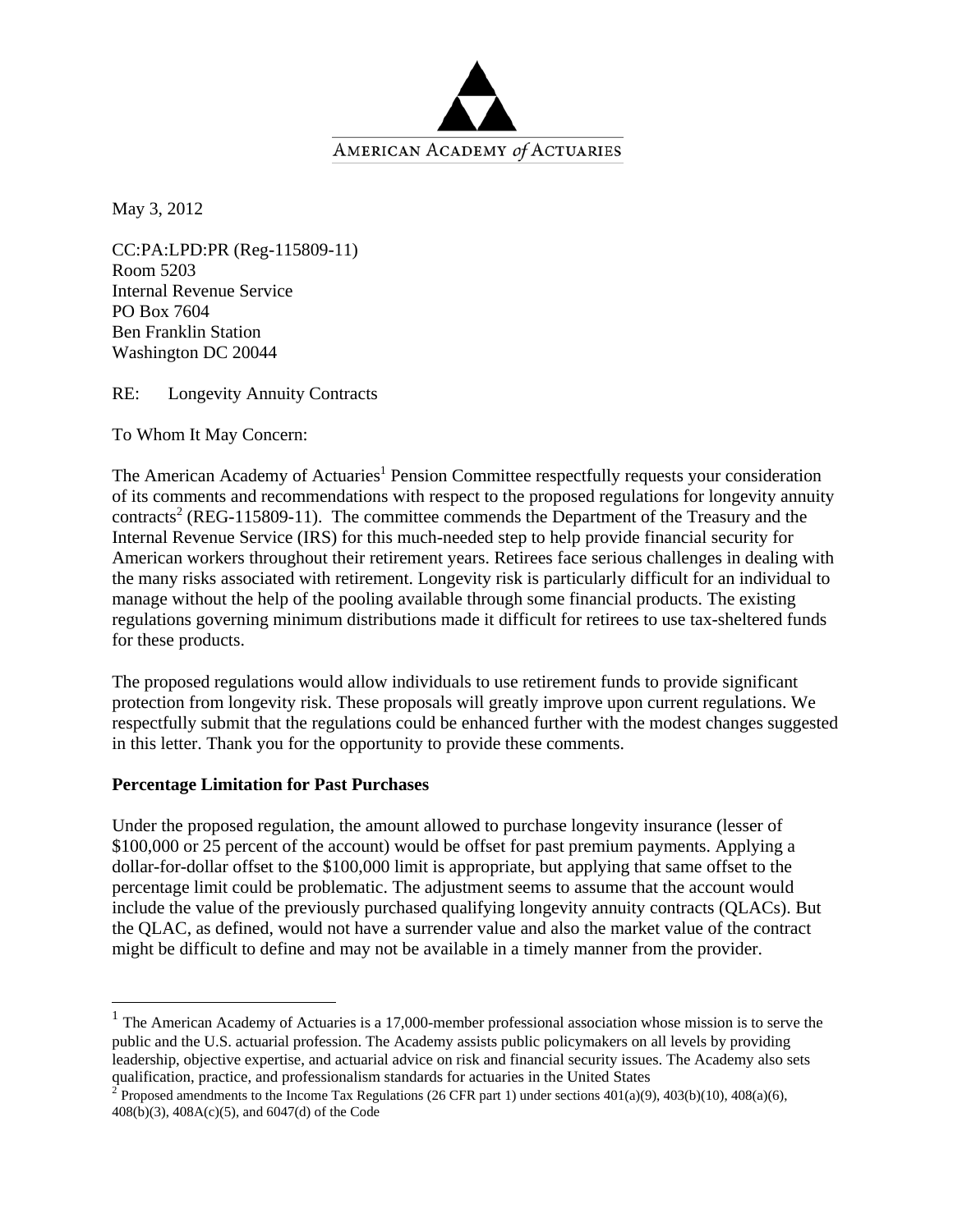Consider the following hypothetical example:

A participant with an account balance of \$120,000 would be permitted to apply \$30,000 toward the purchase of longevity insurance. If the participant instead elects to apply \$20,000 to the purchase of longevity insurance, one might expect that the additional \$10,000 could be purchased at a later date. Although the non-QLAC assets in the account still might be valued at \$100,000, the market value of the QLAC could be difficult to determine or unavailable at the time of a second purchase. This may make determining the 25 percent limitation problematic.

There are two potential solutions to this dilemma. The amount of the prior purchase could be added back to the account balance (excluding the value of the QLAC) before taking 25 percent and then offsetting by prior purchases  $((\$100,000 + \$20,000) \times .25 - \$20,000 = \$10,000)$ . As an alternative, the 25 percent limitation could be applied to the value of the account excluding the previously purchased QLAC and then offset by 75 percent of previous purchases (\$100,000 x .25 – 20,000 x .75  $= $10,000$ 

Either of these approaches would avoid the problem of determining the market value of the previously purchased QLAC. The second approach would be easier to implement in the regulations as currently drafted by changing  $A-17$  (b)(3)(i) to read "25 percent of the employee's account balance under the plan determined on that date, excluding the value of any previously purchased QLAC, over" and A-17(b)(3)(ii) to read "75 percent of the sum of—." We suggest a similar change would be appropriate for individual retirement accounts (IRAs).

# **25 Percent Contribution Safe Harbor**

It is a reasonable assumption to expect that some providers will develop "QLAC investment options" that would allow participants to direct their periodic contributions to the purchase of a QLAC. This option would enable participants to buy the QLAC over a period of time, thus averaging the cost, and mitigating the risk of a large purchase at a high-cost time.

In the interest of simplification, the committee recommends a safe harbor permitting up to 25 percent of all contributions to the account (subject to the \$100,000 limit) to be directed to a QLAC investment option. This would allow a participant systematically to allocate a quarter of all deferrals to a QLAC without having to worry that poor investment returns might lower the account balance and cause the accumulated QLAC deferrals unexpectedly to exceed the 25 percent limit.

# **Defined Benefit Plans as Provider of QLACs**

Many individuals currently participate in both a defined benefit plan and a defined contribution plan offered by the same employer. A participant in both plans might reasonably conclude that his or her longevity protection from the defined benefit plan is insufficient. This participant could use 25 percent of the account balance in the defined contribution plan (but not more than \$100,000) to purchase a QLAC.

The proposed regulation requires that the annuity contract be issued by an insurance company. This requirement seems too restrictive and should be expanded to include a defined benefit plan offered by the same plan sponsor as the defined contribution plan. We would suggest this expansion be made available for 401(a), 403(b), and 457(b) plans, but not for an IRA.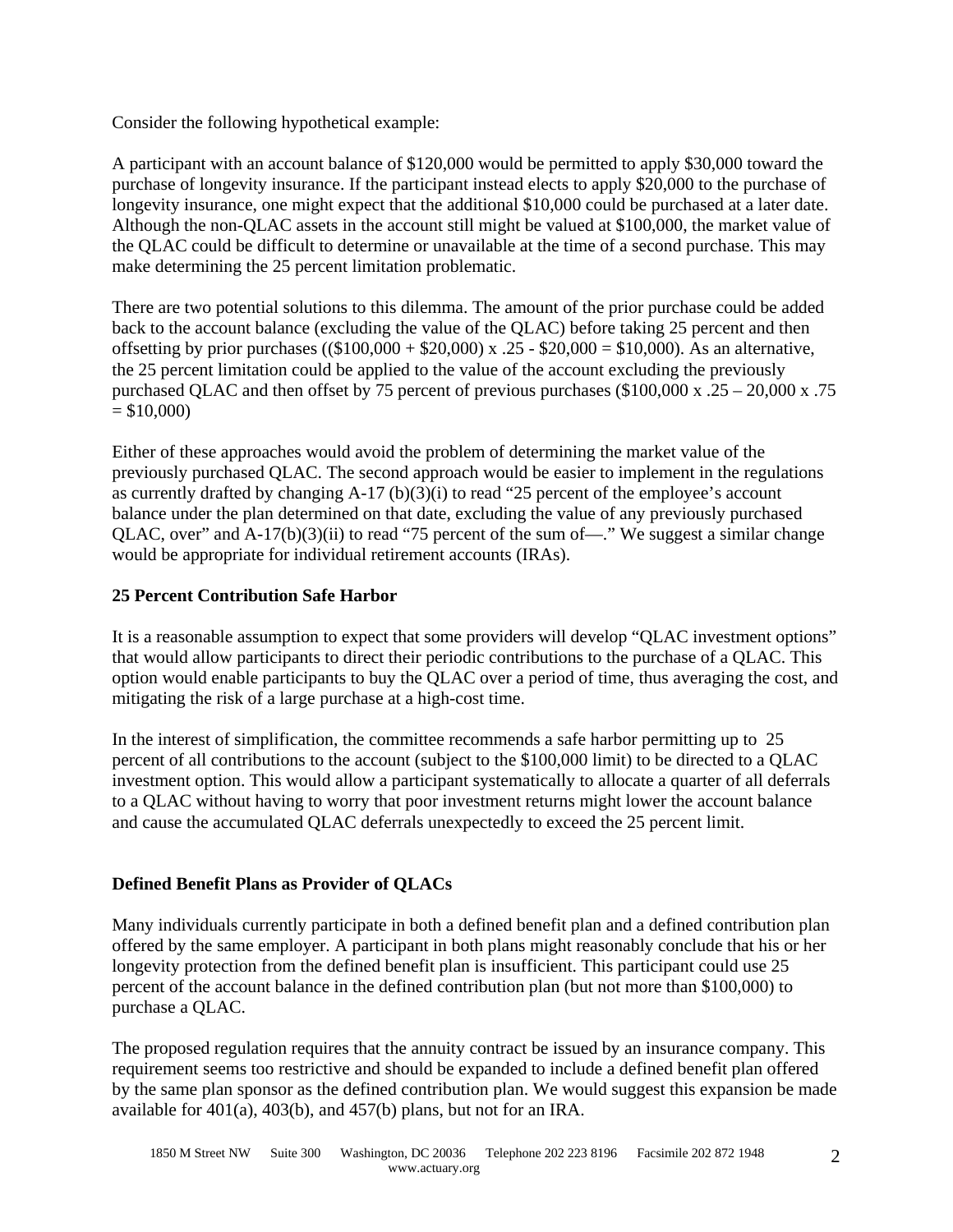The plan sponsor may be willing to provide the QLAC through the defined benefit plan. This offers several advantages to the participant:

- The employer is typically a known, trusted source.
- The participant already is entitled to an annuity from the defined benefit plan, thus providing potentially one source for all payments.
- The pricing of the QLAC by the plan sponsor might be more attractive than that offered by insurance companies for some or all participants.

For plan sponsors willing to offer this type of annuity to employees through a rollover otherwise consistent with IRS Revenue Ruling 2012-4, we see no policy reason for prohibiting provision of such an annuity from a defined benefit plan. We note that this suggestion likely would require modification of the proposed regulations and Revenue Ruling 2012-4.

Many defined benefit plans offer full or partial lump sum distributions. A participant may wish to elect a lump sum distribution but purchase a QLAC to provide longevity protection. Under the proposed regulations, the participant could accomplish this by rolling the lump sum into an IRA and then purchasing a QLAC. If the defined benefit plan sponsor is willing to provide the QLAC through the defined benefit plan, the advantages noted above could be obtained and we see no policy reason for prohibiting the provision of such an annuity from a defined benefit plan.

# **Death Benefits**

 $\overline{a}$ 

Under the proposed regulations, the only benefit permitted after an employee's death is "a life annuity, payable to a spouse or designated beneficiary, that meets certain requirements."

The committee appreciates the rationale for these requirements and recognizes this maximizes the QLAC income for the employee. We understand that the remaining account balance can provide significant death benefits if an employee dies early, and acknowledge that significant death benefits are inconsistent with the purpose of a QLAC.

Despite this understanding, however, we have concerns regarding the level of death benefits permitted with QLACs. When we examine data on annuity sales, which are designed to provide lifetime income, we observe that the overwhelming majority of immediate annuity sales in the United States are not simple life annuities; almost all have death benefits of a number of years certain or a refund of premium.<sup>3</sup>. Applying behavioral economics to this information raises a concern that individuals may not opt for QLACs if the death benefit alternatives are not expanded.

Based on this experience, individuals likely will not invest in a long-deferred annuity with insufficient death benefits. Individuals typically analyze this investment as separate from the remaining account balance. Married couples could look at this and conclude their investment will be wasted if they both die early. Single retirees could see little value in the reduced lifetime income to a non-spouse beneficiary. While the annuity death benefits in the proposed regulations are understandable, these benefits should be supplemented with additional amounts.

<sup>&</sup>lt;sup>3</sup> 2000-04 Individual Payout Annuity Experience Report, Society of Actuaries, April 2009.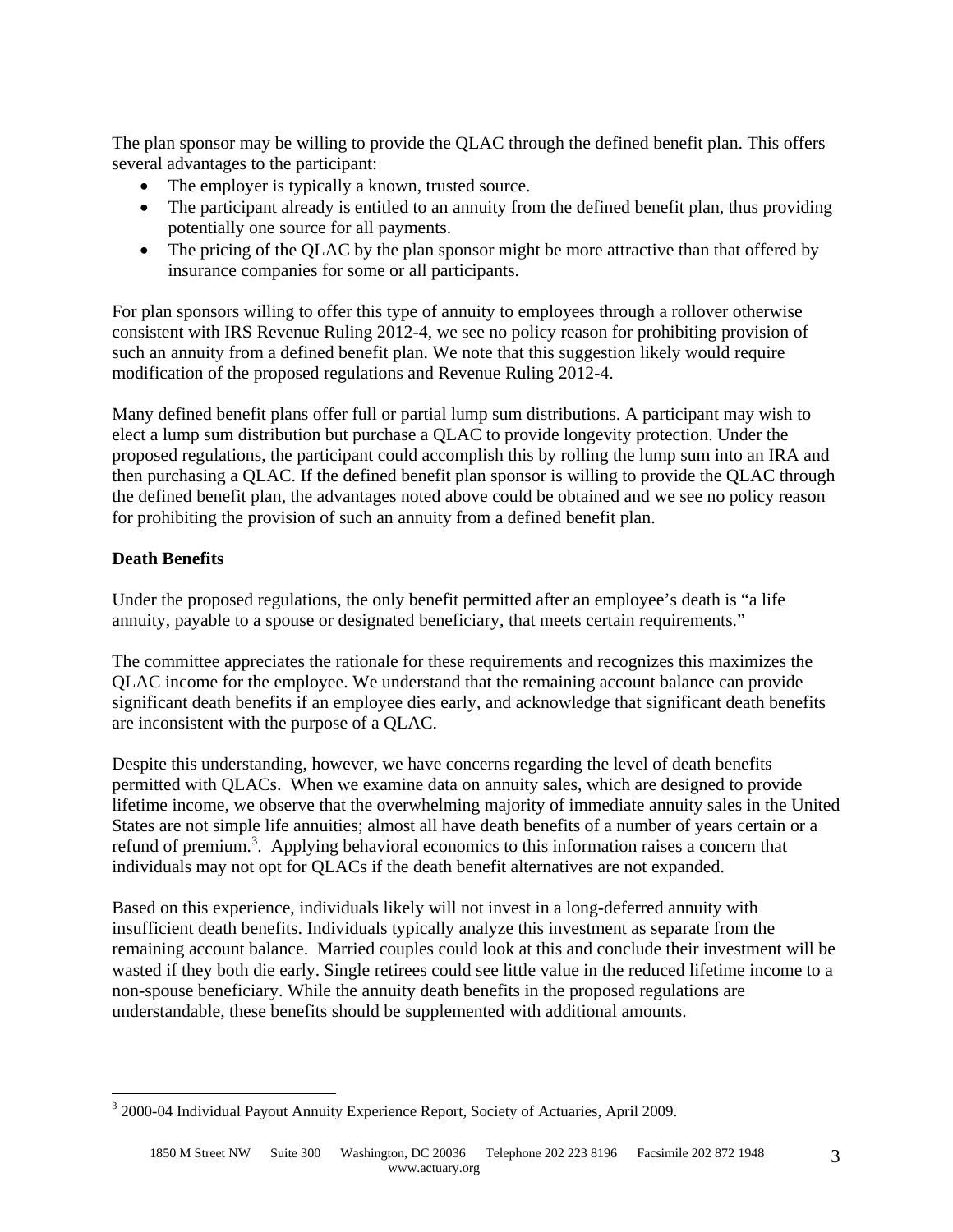We urge the Treasury Department and IRS to allow, at a minimum, the addition of a refund-ofpremium death benefit. Without this change, we anticipate QLACs may not be widely used.

# **25 Percent Limitation**

We applaud the Treasury Department and IRS for adopting a simple rule for the limitation on the amount of the QLAC purchase. The committee considered suggesting more complex ways to vary the percentage limit by age at purchase and age at commencement that might provide more actuarial consistency. But we concluded that simplicity was the better approach. We support the proposed limitation and our analysis of the level of the percentage limitation on the purchase leads us to believe that it will be adequate to provide reasonably level purchasing power over the lifetime of the individual.

## **\$100,000 Limitation**

The committee appreciates the need to have a dollar limit on the purchase of a QLAC, but we respectfully submit that this amount may be too low to help many retirees. Using the Treasury Department's calculation, this amount might provide \$26,000 to \$42,000 at age 85 if purchased at age 70. After 15 years of deferral at an inflation rate of 3 percent, this would provide the purchasing power of \$16,700 to \$27,000 in current dollars. Long-term care costs, an expense likely to be incurred during the payment period of a QLAC, would exceed this purchasing power significantly. These amounts will not support the longevity needs of many Americans. We suggest the dollar limitation be increased to \$250,000.

## **Adjustment to Dollar Limitation**

Rounding the adjustment of the dollar limit to multiples of \$25,000 seems too restrictive with an initial limit of \$100,000. The committee suggests that the limit should be rounded to multiples of \$10,000, which is 10 percent of the initial limit. Should the dollar limit be increased to \$250,000 as suggested above, multiples of \$25,000 would be 10 percent of the initial limit and we would not suggest a change.

## **Cost of Living Increases**

The definition of a QLAC excludes "…a variable contract under section 817, equity-indexed contract, or similar contract." Some may read "or similar contract" to exclude a cost-of-living indexed annuity. We do not think this was the intent. We believe that cost-of-living indexed annuities are significant and we suggest this be clarified by specifically stating that a cost-of-living indexed annuity that complies with  $1.401(a)(9)$ -6 is permitted. We also note that an individual could use 100 percent of an account to purchase an immediate cost-of-living indexed annuity, so it seems appropriate one should be able to self-manage investments for several years and purchase a cost-ofliving indexed annuity as longevity protection.

## **Variable Annuity or Similar Contracts**

The definition of a QLAC excludes "…a variable contract under section 817, equity-indexed contract, or similar contract." This exclusion is too restrictive and will result in retirees being unable to adequately protect their purchasing power from the two major risks of inflation and longevity.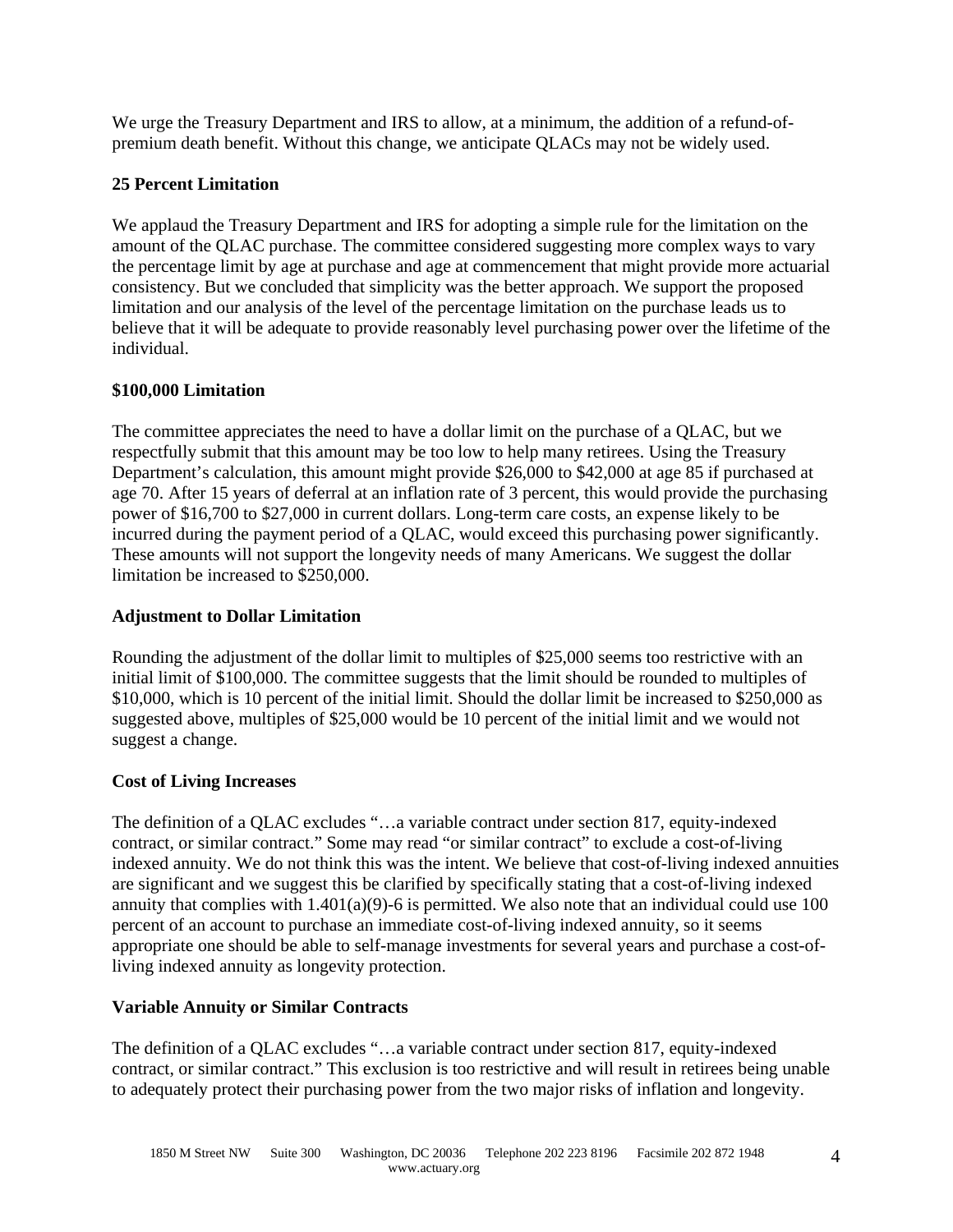The preamble to the proposed regulations states "…the purpose of a QLAC is to provide a participant with a predictable stream of lifetime income." We respectfully submit that QLAC fixed annuities will prove inadequate for this purpose for retirees. The proposed regulations do not address a significant risk faced by retirees in their later years—the risk of inflation. Even in the relatively benign inflation environment that exists today, a 2 percent inflation rate reduces purchasing power by one-third over 20 years—a likely deferral period for a QLAC. Should inflation increase to the levels seen in the 1970s or 1980s, fixed QLACs would not accomplish the intended purpose.

We appreciate that there is little difference between a typical IRC Section 817 variable annuity and retaining the funds in the account balance. A Section 817 variable annuity also typically would provide a death benefit no less than the account balance, which would not be allowed in a QLAC. Variable QLACs, however, could be designed that would be significantly different. A variable QLAC should require that there is no surrender value after the time of purchase (the same as a fixed QLAC). Only annuity distributions should be available and death benefits should be subject to the same restrictions as other QLACs.

Variable QLACs could be designed to provide a participant with a stream of lifetime income and the potential of sustaining purchasing power. This may be particularly helpful in a low interest rate environment because fixed annuities are quite expensive when rates are low. By purchasing a variable QLAC, retirees would have an opportunity for their income protection to grow, providing more income protection than what could be achieved under a fixed QLAC. The price of this "upside potential" is the assumption of the risk that investment losses provide a lower income than could have been purchased through a fixed or cost-of-living indexed QLAC. The predictability of the income from variable annuities can be improved by the addition of a guaranteed minimum income benefit. This QLAC design also would provide a greater incentive for individuals to purchase a QLAC at younger ages, when they might otherwise be concerned about the opportunity cost of not investing their savings in equity-linked investments. This greater utilization of QLACs would, we believe, be consistent with the Treasury Department's stated objective of enhancing the retirement security of American workers.

A fixed QLAC provides a longevity guarantee and a guarantee of nominal investment returns for a long deferral period plus the balance of the lifetime of the purchaser and beneficiary. A cost-of-living indexed QLAC provides this investment guarantee on the basis of real investment returns rather than nominal returns. This is a long-duration guarantee and insurance companies may have difficulty finding securities to match these obligations. As a result, they will need to build in adequate margins to provide this guarantee. Retirees are likely to view a cost-of-living indexed QLAC as very expensive. A QLAC with a fixed cost-of-living adjustment that increases the income benefit at a fixed, predetermined annual rate, also may be viewed as being too expensive by retirees.

A variable QLAC could by itself provide longevity protection. There is little or no guarantee of investment results and thus no need to include additional margins. The annuity can be provided more efficiently. An individual wanting a more predictable stream of income can choose to invest in more conservative funds, or add one of the many available riders that guarantee minimum benefit levels. An individual wanting to protect purchasing power can choose to invest in a Treasury Inflation Protected Securities (TIPS) fund. An individual willing to take some risk to maintain or increase purchasing power can choose to invest in equity funds. Regardless of which fund the individual selects, the provider guarantees only longevity protection (except for minimum-benefit guarantee riders) and investment results are passed on to the individual.